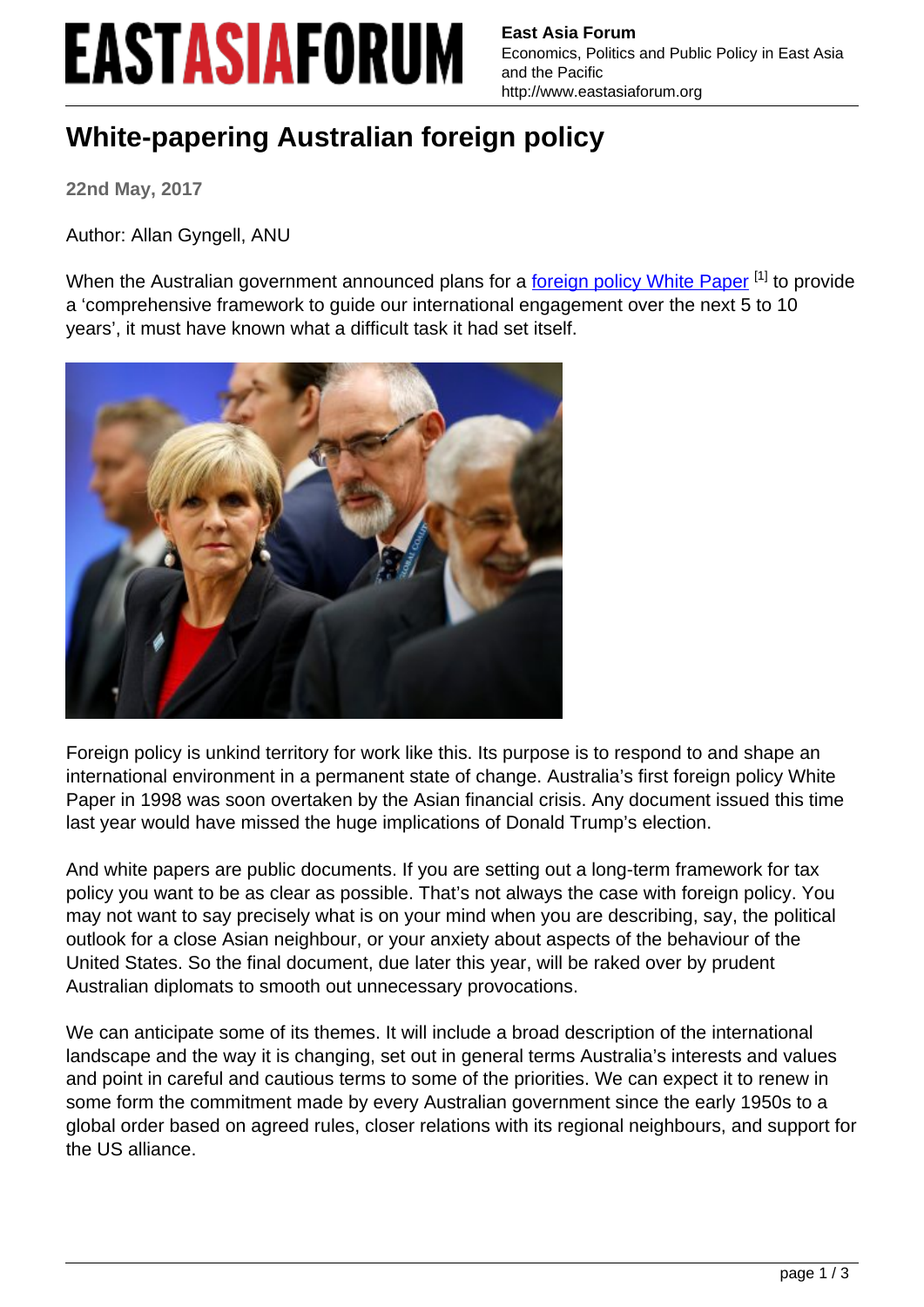## EASTASIAFORUM

**East Asia Forum** Economics, Politics and Public Policy in East Asia and the Pacific http://www.eastasiaforum.org

There's nothing wrong with that. It will usefully signal both internally and externally the Australian government's broad foreign policy stance.

In some ways, the final document will be less important than the process that delivers it. It has already stirred up a solid amount of public interest, reflected in thoughtful [submissions](http://dfat.gov.au/whitepaper/submissions/index.html) [2] from hundreds of individuals and groups ranging from the Football Federation of Australia to the Sydney Symphony Orchestra. They provide a telling reminder of the way foreign policy now affects all aspects of Australian life.

A second benefit should come from extensive, frank and classified discussions inside the National Security Committee of Cabinet. Anyone who has sat through high-level meetings of ministers knows how easily urgent, tactical issues drive out long-term strategic debate. This will be a chance for ministers, if they are willing to take it, to step back from their daily pressures and reflect on the deeper international challenges Australia faces.

These challenges are more difficult and complex than any Australia has confronted for decades.

The economic and strategic consequences of China's rise are recalibrating Australia's world. The post-war global order of the past 75 years has run its course. The technologies of globalisation will remain with us but the normative spirit of globalism is on the defensive.

New arrangements and approaches are coming and Australia needs to protect what is important from the current system, and help to construct the new one, just as Australia did at the end of the Second World War.

Australia's basic objective in the uncertain times ahead should be to maximise the choices it has: to avoid cutting off options, to tend a more diverse range of [markets and partners](http://www.eastasiaforum.org/2017/05/14/will-australia-follow-the-belt-and-road/) [3] and to deepen its <u>international engagement</u> <sup>[4]</sup>.

Despite the inevitable constraints of its form, the White Paper can strengthen Australian foreign policy in three areas.

It needs to persuade Australian voters just what economic and security stakes they have in an open, liberal international system. That job is increasingly important as nativist and protectionist sentiments spread around the world.

It also needs to say something about Australian values (or, more accurately, the values Australians hold). In a democracy, support for foreign policy has to rest on something more than the narrow self-interest of the state. And it is important to remember how relatively recent the view that Australians have of their society as open, international and pluralistic. These norms need to be continually refreshed.

For policymakers as well as the public, the paper can usefully clarify some central concepts about the sort of world Australia wants to shape. The language of diplomacy has a tendency to obfuscate and elide. Sometimes that is for good reasons: successful negotiation can depend on it. But it is dangerous when it leads to camouflaging the meaning of the underpinning concepts